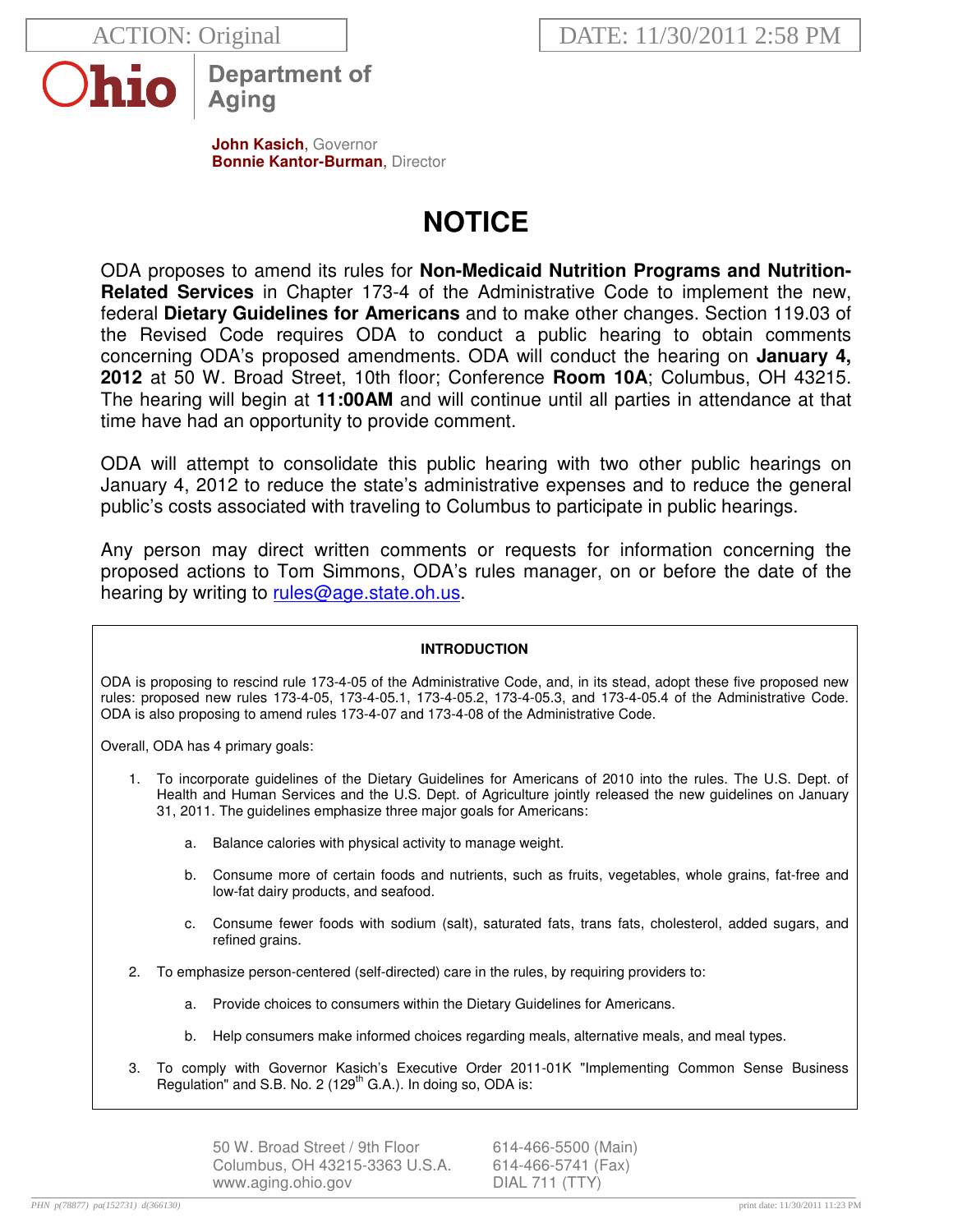- a. Proposing to amend this rule after providing interested parties and the general public an opportunity to provide input on the proposed amendments to the rule before filing the rule with the Joint Committee on Agency Rule Review. From November 10, 2011 to November 27, 2011, ODA posted the proposed amended rule on http://aging.ohio.gov/information/rules/proposed.aspx for a public-comment period.
- b. Making rules more user-friendly, by
	- i. Making one large, many-topic rule into five smaller fewer-topic rules.
	- ii. Incorporating more tables into the rules.
- 4. To comply with section 119.032 of the Revised Code, which requires each state agency to review each rule on or before the review date listed at the end of the rule.

#### **173-4-05 Meal service.**

Specifically, ODA is proposing to rescind the larger, multi-topic rule and replace it with five smaller, fewer-topic rules of the Administrative Code numbered "173-4-05," 173-4-05.1," 173-4-05.2," 173-4-05.3," and 173-4-05.4."

| 173-4-05 Meal service. |                                                           | 173-4-05 Meal service. |
|------------------------|-----------------------------------------------------------|------------------------|
|                        | 173-4-05.1 Methods for determining nutritional adequacy.  |                        |
|                        | 173-4-05.2 Therapeutic and modified meals.                |                        |
|                        | 173-4-05.3 Alternative meals and meal types.              |                        |
|                        | 173-4-05.4 Medical food and food for special dietary use. |                        |

Compared to the current version of rule 173-4-05 of the Administrative Code that ODA is proposing to rescind, the new rules propose to:

#### 1. Amend...

| 173-4-05 (B)                             | $173-4-05$ (B)(5)                                                                                                                   |
|------------------------------------------|-------------------------------------------------------------------------------------------------------------------------------------|
| Minimum requirements for a meal service: | Minimum requirements for a meal service in<br>addition to the mandatory clauses under rule 173-<br>3-06 of the Administrative Code: |

| .                                                 |                       |
|---------------------------------------------------|-----------------------|
| 173-4-05 (B)(1)                                   | 173-4-05 (B)(5)       |
| Dietary guidelines and dietary reference intakes: | Nutritional adequacy: |

- 3. Insert a summary of the federal Dietary Guidelines for Americans (2010) in the sub-paragraphs to paragraph (B)(1)(a) of rule 173-4-05 of the Administrative Code.
- 4. Insert a new paragraph as paragraph (B)(1)(c) of rule 173-4-05 of the Administrative Code that says, "The provider shall use rule 173-4-05.1 of the Administrative Code to determine nutritional adequacy."
- 5. Remove "In general" from under paragraph (B)(2) of rule 173-4-05 of the Administrative Code, so that paragraphs  $(B)(2)(a)(i)$  to  $(B)(2)(a)(iv)$  of the current version of rule 173-4-05 of the Administrative Code become paragraphs (B)(2)(a) to (B)(2)(e) of proposed new rule 173-4-05 of the Administrative Code.
- 6. Make the regulations concerning methods for determining nutritional adequacy under paragraph (B)(2)(b) of the current version of rule 173-4-05 of the Administrative Code appear in proposed new rule 173-4-05.1 of the Administrative Code.
- 7. Change the title of "Table 1" in the current version of rule 173-4-05 of the Administrative Code to "DRI Nutrient-Value Requirements" in proposed new rule 173-4-05.1 of the Administrative Code.
- 8. Incorporate the new values from the federal Dietary Guidelines for Americans into "DRI Nutrient-Value Requirements" in proposed new rule 173-4-05.1 of the Administrative Code. (e.g., The target value for calories was 685 calories. It is now 650 calories.)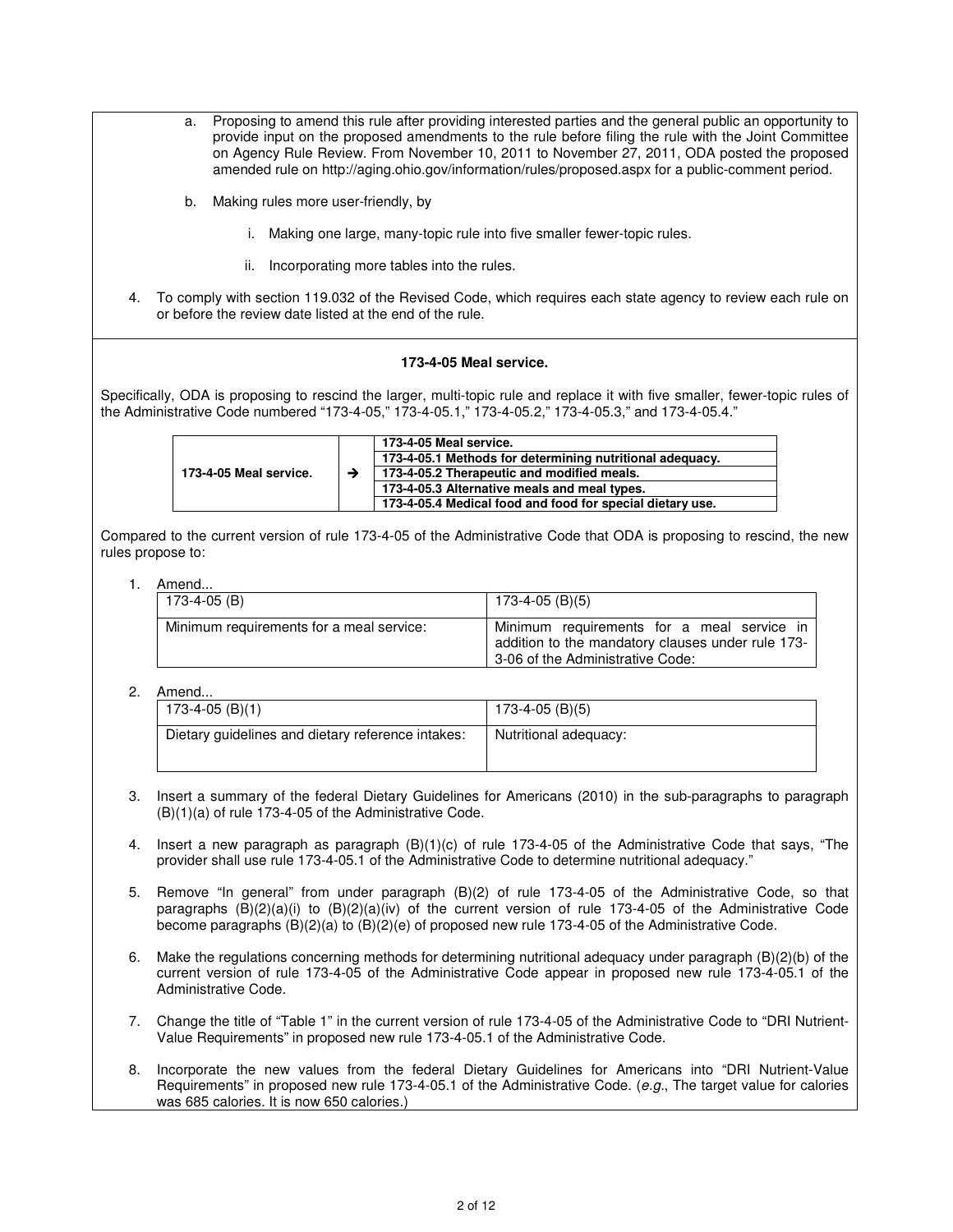|  | 173-4-05 (B)(2)(b)(i)(c)                                                                                                                                                                                                                                                                                                              | $173-4-05.1$ (A)(3)                                                                                                                                                                                                            |
|--|---------------------------------------------------------------------------------------------------------------------------------------------------------------------------------------------------------------------------------------------------------------------------------------------------------------------------------------|--------------------------------------------------------------------------------------------------------------------------------------------------------------------------------------------------------------------------------|
|  | When serving two meals to a consumer in one<br>day, the target values and compliance ranges are<br>doubled (two-thirds of the DRI). When serving<br>three meals to a consumer in one day, the values<br>and compliance ranges are tripled (one hundred<br>per cent of the DRI).                                                       | When serving three meals to a consumer in one<br>day, the target values and compliance ranges are<br>tripled (one hundred per cent of the DRI).                                                                                |
|  | 10. Change the title of "Table 2" in the current version of rule 173-4-05 of the Administrative Code to "Menu<br>Pattern" in proposed new rule 173-4-05.1 of the Administrative Code.                                                                                                                                                 |                                                                                                                                                                                                                                |
|  | 11. Incorporate the new servings and options into the "Menu Pattern" table to proposed new rule 173-4-05.1 of the<br>Administrative Code.                                                                                                                                                                                             |                                                                                                                                                                                                                                |
|  | 12. Add a fat food type to the "Menu Pattern" table to proposed new rule 173-4-05.1 of the Administrative Code.                                                                                                                                                                                                                       |                                                                                                                                                                                                                                |
|  | 13. Amend                                                                                                                                                                                                                                                                                                                             |                                                                                                                                                                                                                                |
|  | 173-4-05 (B)(2)(b)(ii)(c)(i)                                                                                                                                                                                                                                                                                                          | $173-4-05.1$ (B)(2)(a)                                                                                                                                                                                                         |
|  | The provider shall not serve high-fat and high-<br>sodium processed meats (e.g., hot dogs, bologna,<br>or sausage) more than twice per month.                                                                                                                                                                                         | The provider shall not serve high-fat and high-<br>sodium processed meats (e.g., hot dogs, bologna,<br>or sausage) more than twice per month.                                                                                  |
|  |                                                                                                                                                                                                                                                                                                                                       | [After considering comments submitted during<br>ODA's public-comment period, ODA does not<br>currently plan to amend this paragraph.]                                                                                          |
|  | 14. Insert a new paragraph (B)(2)(b) of rule 173-4-05.1 of the Administrative Code that says, "The provider may<br>serve egg whites or low-cholesterol egg substitutes, but shall not serve more than one egg yolk per meal."<br>[After considering comments submitted during ODA's public-comment period, ODA revised this paragraph |                                                                                                                                                                                                                                |
|  | before filing the proposed new rule with JCARR.]                                                                                                                                                                                                                                                                                      |                                                                                                                                                                                                                                |
|  | 15. Amend                                                                                                                                                                                                                                                                                                                             |                                                                                                                                                                                                                                |
|  | 173-4-05 (B)(2)(b)(ii)(c)(iv)                                                                                                                                                                                                                                                                                                         | $173-4-05.1$ (B)(2)(e)                                                                                                                                                                                                         |
|  | When planning a meal under the menu-pattern<br>method, the provider may use the guidelines on<br>http://aging.ohio.gov/information/nutritionguideline<br>sandresources to determine one serving of meat<br>or milk alternate.                                                                                                         | When planning a meal under the menu-pattern<br>method, the provider may use the guidelines in<br>the "Serving Sizes for Meat and Meat Alternates"<br>table to this rule to determine one serving of meat<br>or meat alternate. |
|  | 16. Insert the table "Serving Sizes for Meat and Meat Alternates" after paragraph (B)(2)(e) of proposed new rule<br>173-4-05.1 of the Administrative Code.                                                                                                                                                                            |                                                                                                                                                                                                                                |
|  | 17. Amend                                                                                                                                                                                                                                                                                                                             |                                                                                                                                                                                                                                |
|  | 173-4-05 (B)(2)(b)(ii)(d)(i)                                                                                                                                                                                                                                                                                                          | $173-4-05.1$ (B)(3)(a)                                                                                                                                                                                                         |

| - מ<br>о. | Amend                                                        |                                                |  |
|-----------|--------------------------------------------------------------|------------------------------------------------|--|
|           | $\overline{\phantom{a}}$<br>'73-4-05<br>(B)(2)(b)(ii)(d)(ii) | (B)(3)(b)<br>$\prime\prime$<br>$73 - 4 - 05.1$ |  |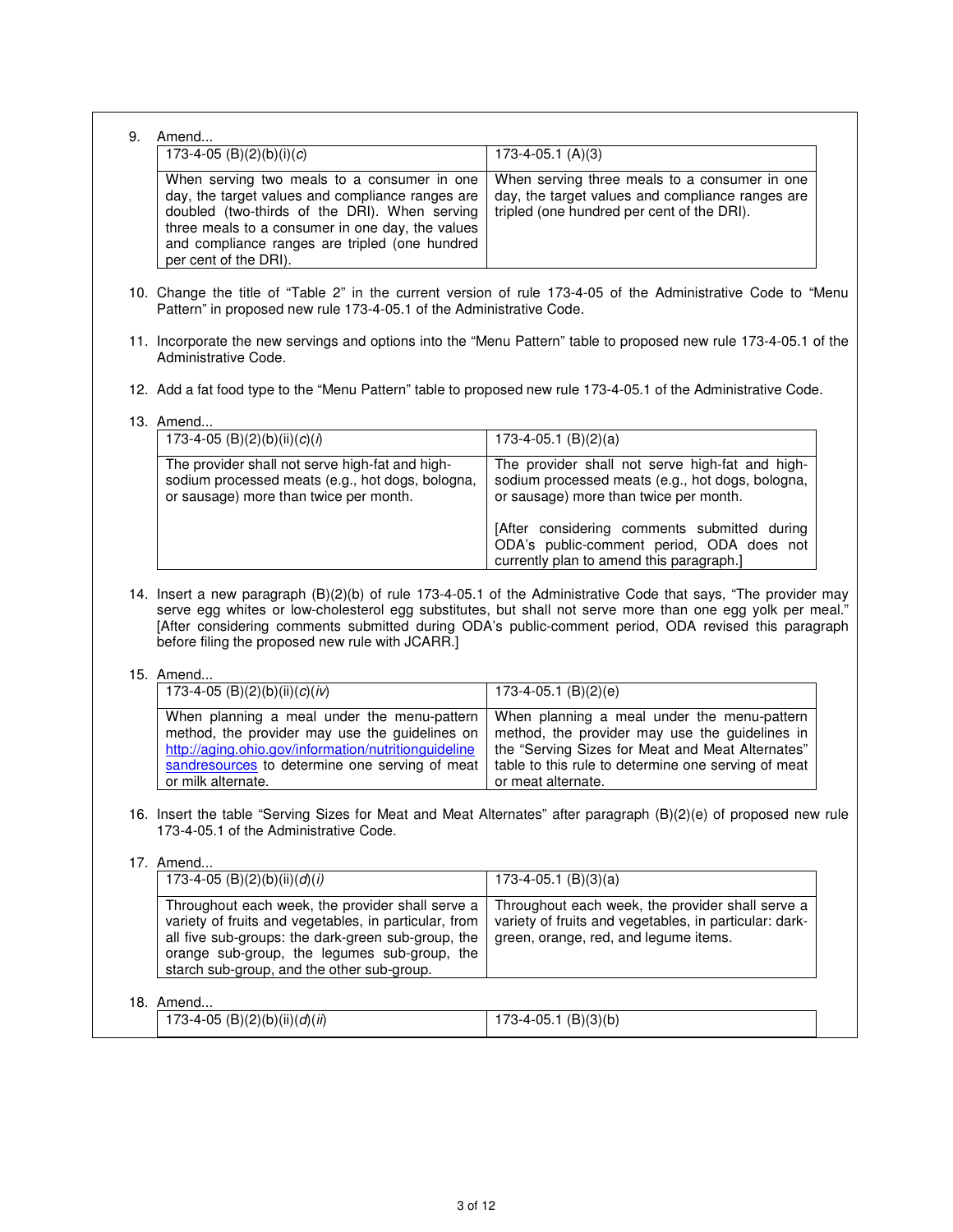|                                                                                                                           | The provider shall consider all vegetables (and   The provider shall consider all vegetables (and<br>full-strength vegetable juices) and all fruits (and   full-strength vegetable juices) and al fruits (and<br>full-strength fruit juices) to be vegetables and full-strength fruit juices) to be vegetables and |  |
|---------------------------------------------------------------------------------------------------------------------------|--------------------------------------------------------------------------------------------------------------------------------------------------------------------------------------------------------------------------------------------------------------------------------------------------------------------|--|
| fruits. The provider shall consider cranberry juice   fruits.<br>a fruit even if it is not full-strength cranberry juice. |                                                                                                                                                                                                                                                                                                                    |  |

# 19. Amend...

| 173-4-05 (B)(2)(b)(ii)(d)(iii)                                        | 173-4-05.1 (B)(3)(b)                                                                                                                                                                 |
|-----------------------------------------------------------------------|--------------------------------------------------------------------------------------------------------------------------------------------------------------------------------------|
| The provider shall prefer usage of fortified juices,<br>other juices. | The provider shall prefer usage of vitamin-fortified<br>low-sodium vegetable juice, or tomato juice over   juices, low-sodium vegetable juice, or tomato juice<br>over other juices. |

20. Insert a new paragraph (B)(3)(g) of rule 173-4-05.1 of the Administrative Code that says, "The provider shall not serve sauerkraut more than once per month, or twice a month if one occurrence of sauerkraut is as an ingredient in another food item." [After considering comments submitted during ODA's public-comment period, ODA revised this paragraph before filing the proposed new rule with JCARR.]

# 21. Amend...

| 173-4-05 (B)(2)(b)(ii)(d)(vii)                 | 173-4-05.1 (B)(3)(i)                                                                                                                                                                                                                                                                                                                                                 |
|------------------------------------------------|----------------------------------------------------------------------------------------------------------------------------------------------------------------------------------------------------------------------------------------------------------------------------------------------------------------------------------------------------------------------|
| cup of dried fruit to be one serving of fruit. | The provider shall consider a medium-sized The provider shall consider a medium-sized<br>apple, a banana, an orange, or a pear; one half-   apple, an orange, a pear, or a small banana; one<br>cup of full-strength fruit juice; or, one fourth of a   half-cup of full-strength fruit juice; or, one fourth of<br>a cup of dried fruit to be one serving of fruit. |

# 22. Amend...

| 173-4-05 (B)(2)(b)(ii)(e)(i)                                                                                          | 173-4-05.1 (B)(4)(a)                                                                            |
|-----------------------------------------------------------------------------------------------------------------------|-------------------------------------------------------------------------------------------------|
| enriched and/or whole-grain bread products, enriched whole-grain bread products.<br>particularly those high in fiber. | The provider shall prefer to serve a variety of The provider shall prefer to serve a variety of |

# 23. Amend...

| 173-4-05 (B)(2)(b)(ii)(e)(iv)                                                                                                                         | $173-4-05.1$ (B)(4)(d)                                                                                                                            |
|-------------------------------------------------------------------------------------------------------------------------------------------------------|---------------------------------------------------------------------------------------------------------------------------------------------------|
| When planning a meal under the menu-pattern<br>method, the provider may use the guidelines on<br>http://aging.ohio.gov/information/nutritionguideline | When planning a meal under the menu-pattern<br>method, the provider may use the guidelines the<br>"Serving Sizes for Breads and Bread Alternates" |
| sandresources to determine one serving of bread                                                                                                       | table to this rule to determine one serving of bread                                                                                              |
| or bread alternate.                                                                                                                                   | or bread alternate.                                                                                                                               |

24. Insert the table "Serving Sizes for Bread or Bread Alternates" after paragraph (B)(2)(e) of proposed new rule 173-4-05.1 of the Administrative Code. [After considering the comments submitted during ODA's publiccomment period, ODA revised the list of foods in this table before filing the proposed new rule with JCARR. (e.g., replace "brown rice" with "rice"; insert "roll")]

# 25. Amend...

| 173-4-05 (B)(2)(b)(ii)( $f$ )( $i$ )                                                            | 173-4-05.1 (B)(5)(a)                                                                                                                                     |
|-------------------------------------------------------------------------------------------------|----------------------------------------------------------------------------------------------------------------------------------------------------------|
| The provider shall prefer to use low-fat milk,<br>calcium-fortified milk, or milk alternatives. | The provider shall prefer to use fat-free milk, low-<br>fat milk (i.e., milk with no more than one per cent<br>fat content), or fortified soy beverages. |

# 26. Amend.

| 173-4-05 (B)(2)(b)(ii)( $f$ )(ii) | 173-4-05.1 (B)(5)(b)                                                                                                                                                                                                            |
|-----------------------------------|---------------------------------------------------------------------------------------------------------------------------------------------------------------------------------------------------------------------------------|
| meal.                             | The provider shall not consider juice both a The provider shall not consider calcium-fortified<br>serving of fruit and a serving of milk in the same   juice both a serving of fruit and a serving of milk in<br>the same meal. |
|                                   |                                                                                                                                                                                                                                 |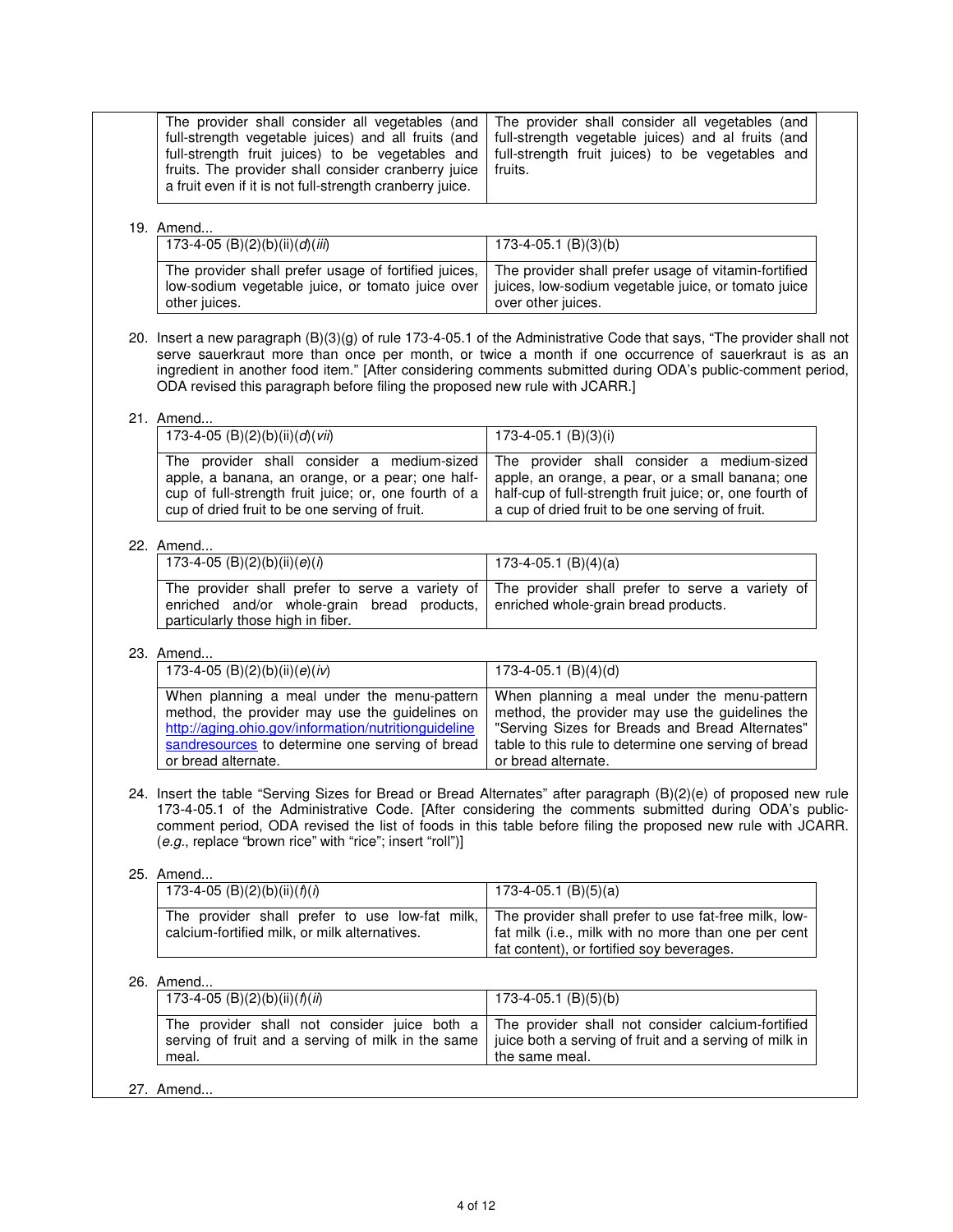| 173-4-05 (B)(2)(b)(ii)( $f$ )(iv)                                                                                                                                                                                                | $173-4-05.1$ (B)(5)(d)                                                                                                                                                                                                         |  |
|----------------------------------------------------------------------------------------------------------------------------------------------------------------------------------------------------------------------------------|--------------------------------------------------------------------------------------------------------------------------------------------------------------------------------------------------------------------------------|--|
| When planning a meal under the menu-pattern<br>method, the provider may use the guidelines on<br>http://aging.ohio.gov/information/nutritionguideline<br>sandresources to determine one serving of milk or<br>milk alternate.    | When planning a meal under the menu-pattern<br>method, the provider may use the guidelines in<br>the "Serving Sizes for Milk and Milk Alternates"<br>table to this rule to determine one serving of milk<br>or milk alternate. |  |
| 4-05.1 of the Administrative Code.                                                                                                                                                                                               | 28. Insert the table "Serving Sizes for Milk and Milk Alternates" after paragraph (B)(2)(e) of proposed new rule 173-                                                                                                          |  |
| 29. Amend<br>173-4-05 (B)(2)(b)(ii)(g)                                                                                                                                                                                           | 173-4-05.1 (B)(6)                                                                                                                                                                                                              |  |
| Desserts and baked goods (if provided in meal):                                                                                                                                                                                  | Desserts (if provided in meal):                                                                                                                                                                                                |  |
| 30. Amend                                                                                                                                                                                                                        |                                                                                                                                                                                                                                |  |
| 173-4-05 (B)(2)(b)(ii)(g)(l)                                                                                                                                                                                                     | $173-4-05.1$ (B)(6)(a)                                                                                                                                                                                                         |  |
| The provider shall prefer to serve healthier<br>desserts that include fruit, whole grains, low-fat<br>products, and/or products with limited sugar<br>content.                                                                   | The provider shall prefer to serve healthier<br>desserts that include fruit, whole grains, low-fat<br>products, and/or products with limited sugar<br>content and shall avoid products that contain trans<br>fats.             |  |
| 31. Amend                                                                                                                                                                                                                        |                                                                                                                                                                                                                                |  |
| 173-4-05 (B)(2)(b)(ii)(g)(ii)                                                                                                                                                                                                    | $173-4-05.1$ (B)(6)(b)                                                                                                                                                                                                         |  |
| The provider shall consider one-half cup of fruit<br>and one-half cup of simple dessert (e.g., pudding,<br>gelatin desserts, ice cream, frozen yogurt, ice<br>milk, and sherbet) to be a serving of dessert of a<br>baked good.  | The provider shall consider one-half cup of fruit<br>and one-half cup of simple dessert (e.g., sugar-<br>free pudding and frozen yogurt) to be a serving of<br>dessert.                                                        |  |
| 32. Amend                                                                                                                                                                                                                        |                                                                                                                                                                                                                                |  |
| 173-4-05 (B)(2)(b)(ii)(g)(iv)                                                                                                                                                                                                    | 173-4-05.1 (B)(6)(d)                                                                                                                                                                                                           |  |
| The provider shall not serve cakes, pies, cobblers,<br>and cookies more than twice per week.                                                                                                                                     | The provider prefer to not shall not serve cakes,<br>single-crust pies, cobblers, and cookies more than<br>twice per week and shall avoid products that<br>contain trans fats.                                                 |  |
|                                                                                                                                                                                                                                  | [After considering comments submitted during<br>ODA's public-comment period, ODA revised this<br>paragraph before filing the proposed new rule with<br>JCARR.]                                                                 |  |
| Breads and Bread Alternates' table to this rule to determine one serving of dessert."                                                                                                                                            | 33. Insert as paragraph (B)(6)(e) of proposed new rule 173-4-05.1 of the Administrative Code that says, "When<br>planning a meal under the menu-pattern method, the provider may use the guidelines in the 'Serving Sizes for  |  |
| 34. Amend                                                                                                                                                                                                                        |                                                                                                                                                                                                                                |  |
| 173-4-05 (B)(2)(b)(ii)(h)<br>$(h)$ Accompaniments:                                                                                                                                                                               | 173-4-05.1 (B)(7) and (B)(8)<br>(7) Fats (if provided in meal):                                                                                                                                                                |  |
| The<br>provider<br>(i)<br>shall<br>consider<br>one<br>teaspoon of fortified margarine,<br>butter, mayonnaise, or vegetable oil;<br>or one tablespoon of salad dressing<br>serving<br>be<br>a<br>οf<br>to<br>an<br>accompaniment. | $(a)$ The<br>shall<br>provider<br>consider<br>one<br>teaspoon of fortified, soft margarine;<br>mayonnaise; or vegetable oil; or one<br>tablespoon or salad dressing to be a<br>serving of fat.                                 |  |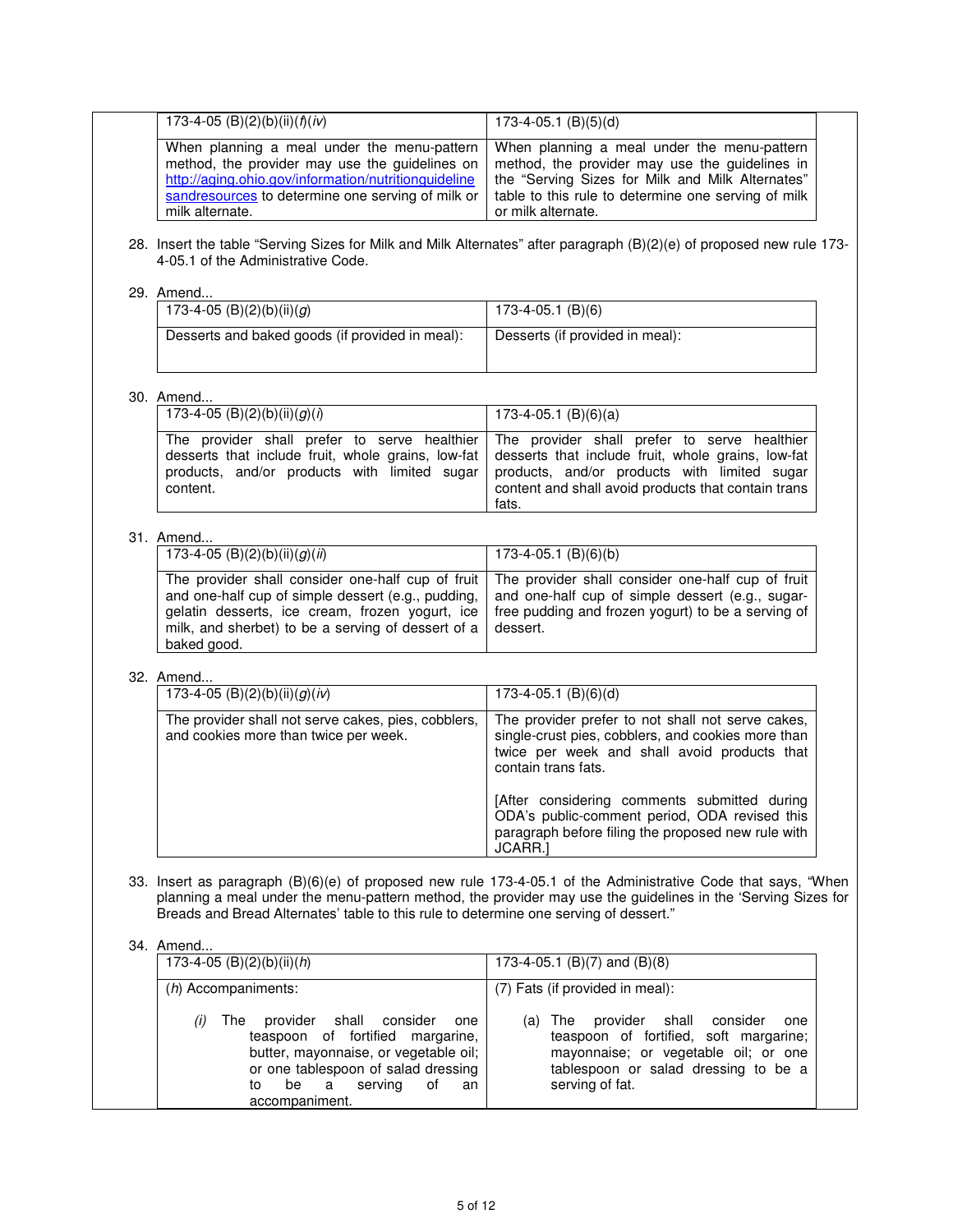| (ii) | The provider shall not serve more than<br>two servings of fats and oils in a<br>meal. Fat used as an ingredient in a |     | (b) The provider shall not serve more than<br>two servings of fats and oils in a meal.<br>Fat used as an ingredient in a menu item<br>is not counted as a serving of fat. |  |
|------|----------------------------------------------------------------------------------------------------------------------|-----|---------------------------------------------------------------------------------------------------------------------------------------------------------------------------|--|
|      | menu item is not counted.                                                                                            |     |                                                                                                                                                                           |  |
|      |                                                                                                                      |     | (8) Accompaniments (if provided in meal):                                                                                                                                 |  |
|      |                                                                                                                      |     | (a) The provider shall prefer to<br>serve<br>mustard, ketchup, tartar sauce, or other<br>traditional accompaniments with a meal<br>item.                                  |  |
|      |                                                                                                                      | (b) | The provider shall not supply any salt for<br>seasoning meals.                                                                                                            |  |

#### 35. Amend.

| 173-4-05 (B)(2)(b)(ii)( $i$ )                                                                                                                                      | $173-4-05.1$ (B)(9)                                                                                                                                                                                                                 |
|--------------------------------------------------------------------------------------------------------------------------------------------------------------------|-------------------------------------------------------------------------------------------------------------------------------------------------------------------------------------------------------------------------------------|
| Beverages: Although servings of a beverage are<br>optional, the provider shall prefer to serve water<br>and other beverages with meals for<br>proper<br>hydration. | Beverages (if provided in meal): Although serving<br>a beverage is optional and may not be purchased<br>with Older Americans Act funds, the provider may<br>serve water, coffee, or tea with meals to maintain<br>proper hydration. |
|                                                                                                                                                                    | [After considering comments submitted during<br>ODA's public-comment period, ODA revised this<br>paragraph before filing the proposed new rule with<br>JCARR.1                                                                      |

#### 36. Amend...

| 173-4-05 (B)(4) | 173-4-05 (B)(4)                                                                                                                                                                                                                                                                                                                                                                                      |
|-----------------|------------------------------------------------------------------------------------------------------------------------------------------------------------------------------------------------------------------------------------------------------------------------------------------------------------------------------------------------------------------------------------------------------|
| methods:        | Consumer choice: The provider shall offer a Consumer choice: Consistent with self-directed<br>consumer who receives a meal service the   care practices, the provider shall offer a consumer<br>opportunity to make choices about the meals the opportunity to make choices about the meals<br>served by using one or more of the following served by using one or more of the following<br>methods: |

# 37. Amend...

| $173-4-05$ (B)(4)(a)                                                                                                                                                                                                                                                                                               | $173-4-05$ (B)(4)(a)                                                                                                                                                                                                                                                                       |
|--------------------------------------------------------------------------------------------------------------------------------------------------------------------------------------------------------------------------------------------------------------------------------------------------------------------|--------------------------------------------------------------------------------------------------------------------------------------------------------------------------------------------------------------------------------------------------------------------------------------------|
| At a minimum, allow each consumer to choose<br>from two of the following:                                                                                                                                                                                                                                          | At a minimum, allow each consumer to choose<br>from two of the following:                                                                                                                                                                                                                  |
| Meat and meat alternates:<br>(i)<br>Vegetables and fruits;<br>(ii)<br>Bread or bread alternates:<br>(iii)<br>(iv) Milk or milk-alternates;<br>Desserts and baked goods (if offered);<br>(v)<br>or.<br>(vi) Entrees consisting of servings of meat<br>and meat alternates combined with<br>servings of other foods. | Meat and meat alternates:<br>$\mathbf{I}$<br>Vegetables:<br>(ii)<br>Fruits:<br>(iii)<br>(iv) Bread or bread alternates:<br>Milk or milk alternates;<br>(V) -<br>(vi) Desserts (if offered); or,<br>(vii) Meat<br>or meat-alternate<br>entrees<br>combined with servings of other<br>foods. |
|                                                                                                                                                                                                                                                                                                                    | [After considering comments submitted to ODA<br>during the public-comment period, ODA revised<br>this language before filing the proposed new rule<br>with JCARR.                                                                                                                          |

38. Insert paragraph (B)(4)(d) into proposed new rule 173-4-05 of the Administrative Code. [After considering comments submitted to ODA during the public-comment period, ODA added this new paragraph to the proposed new rule before filing the proposed new rule with JCARR.] The new paragraph says, "(d) Offer consumers of congregate meals options regarding: (i) Brunch meals; (ii) Weekend meals; (iii) Dining at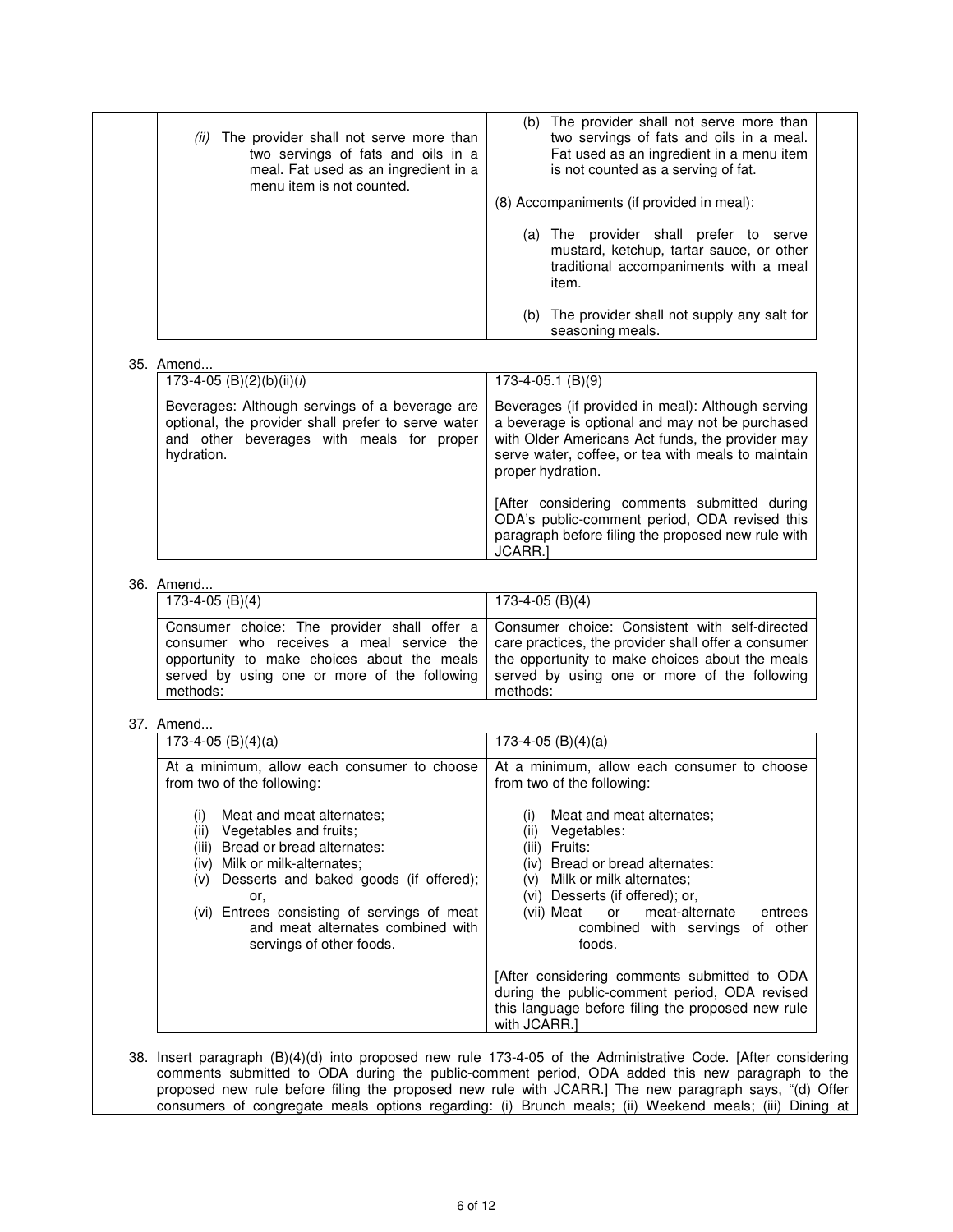restaurants; (iv) Days of service for rural areas; or, (v) Two meals per day."

- 39. Insert paragraph (B)(4)(e) into proposed new rule 173-4-05 of the Administrative Code that says, "Allow consumers of congregate meal sites to make an informed choice regarding the menu, food alternates, and portion sizes, based on the availability of food items. The provider shall retain records to show that it informs consumers of the benefits and risks of dietary choices, so long as the AAA approves of the method for recording this information." [After considering comments submitted during the public-comment period, ODA revised this new paragraph before filing the proposed new rule with JCARR.]
- 40. Insert as paragraph (B)(5) of proposed new rule 173-4-05 of the Administrative Code a paragraph that says, "Therapeutic and modified meals: A provider shall only offer therapeutic or modified meals if those meals meet the additional requirements under rule 173-4-05.2 of the Administrative Code."
- 41. Make the regulations that concerned therapeutic and modified meals that appear in paragraphs (B)(5) to (B)(5)(d) of the current version of rule 173-4-05 of the Administrative Code appear in proposed new rule 173-4- 05.2 of the Administrative Code.

#### 42. Amend.

| 173-4-05 (B)(5)                                                                                                                                                                                                                                                                                                                                                                                                                                                                                                               | 173-4-05.2 [unnumbered paragraph]                                                                                                                                                                                                                                                                                                                                                                                              |
|-------------------------------------------------------------------------------------------------------------------------------------------------------------------------------------------------------------------------------------------------------------------------------------------------------------------------------------------------------------------------------------------------------------------------------------------------------------------------------------------------------------------------------|--------------------------------------------------------------------------------------------------------------------------------------------------------------------------------------------------------------------------------------------------------------------------------------------------------------------------------------------------------------------------------------------------------------------------------|
| Alternative meals: Before a provider may offer<br>alternative meals, the provider shall determine the<br>need, feasibility, and cost effectiveness of offering<br>alternative meals by using the knowledge and<br>expertise of a LD, by listing serving sizes of food<br>items in alternative meals in menus, and by<br>obtaining the approval for the alternative meal<br>plan and any menu substitutions and substation<br>lists from the LD. The provider shall only provide<br>alternative meals that meet the following: | Before a provider may offer a therapeutic or<br>modified meal, the provider shall determine the<br>need, feasibility, and cost-effectiveness of offering<br>a therapeutic or modified meal by using the<br>knowledge and expertise of a LD. The provider<br>shall only provide a therapeutic or modified meal<br>that meets the requirements of rule 173-4-05 of<br>the Administrative Code and the following<br>requirements: |

#### 43. Amend...

| 173-4-05 (B)(5)(a)(iii)                                                                                                                                | 173-4-05.2 $(A)(1)(c)$                                                                                                                                                     |
|--------------------------------------------------------------------------------------------------------------------------------------------------------|----------------------------------------------------------------------------------------------------------------------------------------------------------------------------|
| The physician or case manager of the AAA shall<br>review the written order for a therapeutic meal and<br>update it according to the physician's order. | The case manager of the AAA or the provider<br>shall review the physician's written order for a<br>therapeutic meal and update it when the physician<br>changes the order. |
|                                                                                                                                                        | [After considering comments submitted during<br>ODA's public-comment period, ODA revised this<br>paragraph before filing the proposed new rule with<br><b>JCARR.</b>       |

# 44. Amend...

| 173-4-05 (B)(5)(a)(iv)                               | 173-4-05.2 (A)(1)(d)                                |
|------------------------------------------------------|-----------------------------------------------------|
| The provider shall assure that the therapeutic diet  | The provider shall assure that the therapeutic diet |
| contains nutrients consistent with the diet order by | contains nutrients consistent with the physician's  |
| either utilizing nutrient analysis or by obtaining a | order by either utilizing nutrient analysis or by   |
| list of food items from the physician or an LD.      | using a meal-pattern plan approved by an LD.        |

# 45. Amend.

| .                                                                                                                                                                                                                                                   |                                                                                                                                                                                                                                                     |
|-----------------------------------------------------------------------------------------------------------------------------------------------------------------------------------------------------------------------------------------------------|-----------------------------------------------------------------------------------------------------------------------------------------------------------------------------------------------------------------------------------------------------|
| $173-4-05$ (B)(5)(b)(ii)                                                                                                                                                                                                                            | 173-4-05.2 $(A)(2)(b)$                                                                                                                                                                                                                              |
| The physician or other healthcare professional<br>with prescriptive authority shall order either a level<br>one (pureed) or level two (chopped or ground)<br>dysphagia therapeutic diet. The order shall<br>include thickening agents, if required. | The physician or other healthcare professional<br>with prescriptive authority shall order either a<br>level-one (puréed) or level-two (chopped or<br>ground) dysphagia therapeutic diet. The order<br>shall include thickening agents, if required. |
| , A  1                                                                                                                                                                                                                                              |                                                                                                                                                                                                                                                     |

|  | $\sim$ $\sim$ $\sim$ $\sim$<br>(B)(5)(c)(ii)(c)[first sentence]<br>73-4-05 | .2 (A)(3)(b)(iii)[first sentence]<br>ے.05-4-73 |  |
|--|----------------------------------------------------------------------------|------------------------------------------------|--|
|--|----------------------------------------------------------------------------|------------------------------------------------|--|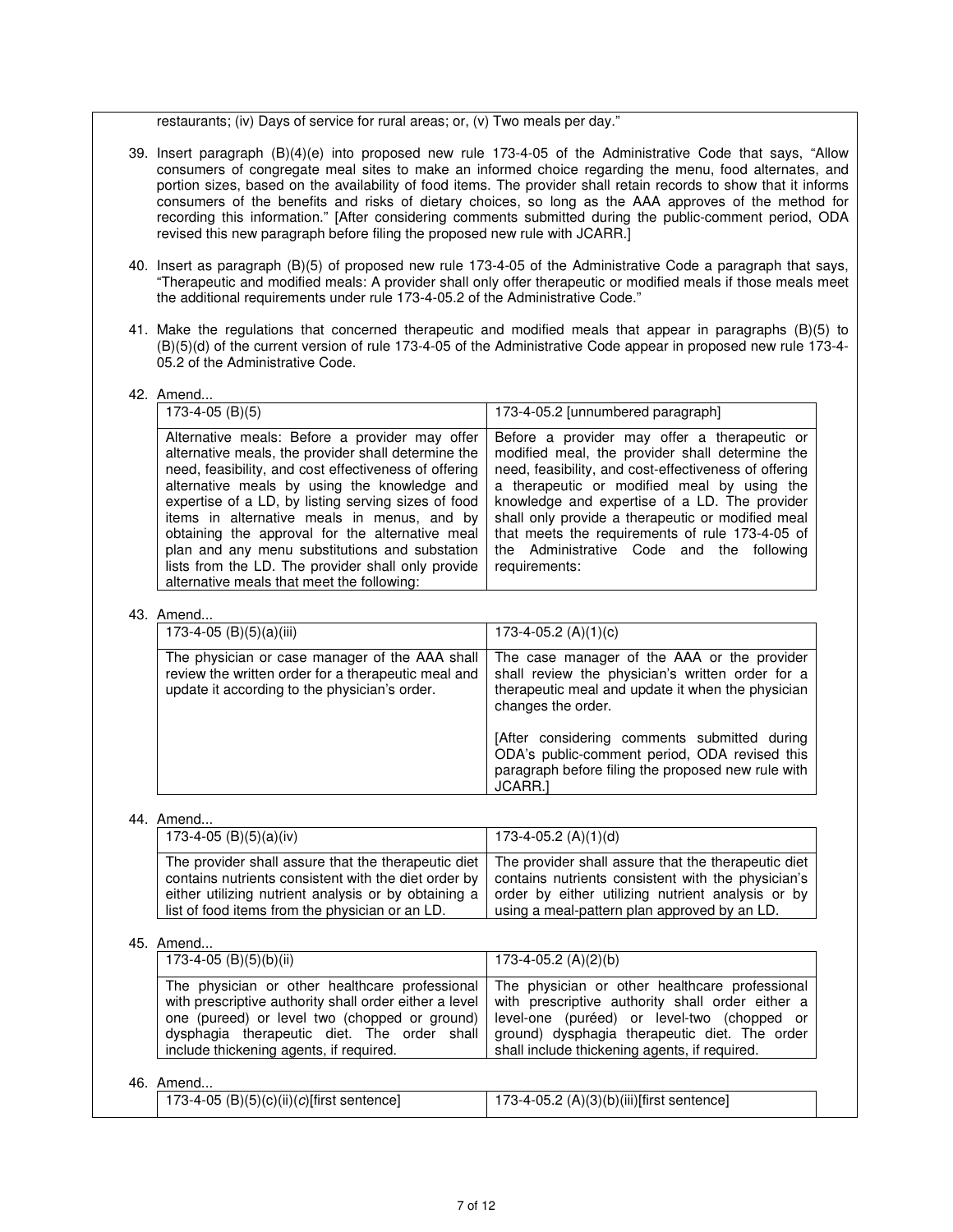| 47. Amend                                                                                                                                                                                                                                                                                                                                                                                                |                                                                                                                                                                                                                                                                                                                                                            |
|----------------------------------------------------------------------------------------------------------------------------------------------------------------------------------------------------------------------------------------------------------------------------------------------------------------------------------------------------------------------------------------------------------|------------------------------------------------------------------------------------------------------------------------------------------------------------------------------------------------------------------------------------------------------------------------------------------------------------------------------------------------------------|
| 173-4-05 (B)(5)(c)(ii)(d)                                                                                                                                                                                                                                                                                                                                                                                | 173-4-05.2 (A)(3)(b)(iv)                                                                                                                                                                                                                                                                                                                                   |
| Shall allow one carbohydrate choice per serving<br>of fruit. One carbohydrate choice equals one<br>piece of a small or medium-sized fresh fruit; one-<br>half cup of unsweetened, frozen fruit; one-half cup<br>of unsweetened, canned fruit; one-half cup of fruit<br>juice; one-fourth cup of dried fruit; or one-half cup<br>of cranberry juice cocktail;                                             | Shall allow one carbohydrate choice per serving<br>of fruit. One carbohydrate choice equals one<br>piece of a small or medium-sized fresh fruit; one-<br>half cup of unsweetened, frozen fruit; one-half cup<br>of unsweetened, canned fruit; or one-half cup of<br>fruit juice; one-fourth cup of dried fruit;                                            |
| 48. Amend                                                                                                                                                                                                                                                                                                                                                                                                |                                                                                                                                                                                                                                                                                                                                                            |
| 173-4-05 (B)(5)(c)(ii)(e)[second sentence]                                                                                                                                                                                                                                                                                                                                                               | 173-4-05.2 (A)(3)(b)(v)[second sentence]                                                                                                                                                                                                                                                                                                                   |
| One carbohydrate choice is equivalent to one cup<br>of buttermilk, low-fat milk, or skim milk fortified<br>with vitamins A and D; one cup of lactose-reduced<br>or lactose-free milk; six ounces of yogurt; or one<br>cup of soy beverage that is enriched with calcium<br>and vitamins A and D;                                                                                                         | One carbohydrate choice is equivalent to one cup<br>of buttermilk, low-fat milk, or skim milk fortified<br>with vitamins A and D; one cup of lactose-reduced<br>or lactose-free milk; six ounces of low-fat yogurt<br>that is fortified with vitamins A and D; or one cup<br>of soy beverage that is fortified with calcium and<br>vitamins A and D;       |
| 49. Amend                                                                                                                                                                                                                                                                                                                                                                                                |                                                                                                                                                                                                                                                                                                                                                            |
| 173-4-05 (B)(5)(c)(ii)( $f$ )                                                                                                                                                                                                                                                                                                                                                                            | 173-4-05.2 (A)(3)(b)(vi)                                                                                                                                                                                                                                                                                                                                   |
| Shall allow one carbohydrate choice per serving<br>of desserts or baked goods. One carbohydrate<br>choice equals one ounce or a two-inch square of<br>an unfrosted brownie or cake, two small plain<br>cookies, one-half cup of ice cream or frozen<br>yogurt; one-half cup of sugar-free pudding; or, a<br>slice of pie that is one-sixteenth of an eight-inch<br>diameter pumpkin or custard pie; and, | Shall allow one carbohydrate choice per serving<br>of dessert. One carbohydrate choice equals one<br>ounce or a two-inch square of an unfrosted<br>cake, two small plain cookies, one-half cup of<br>frozen yogurt; one-half cup of sugar-free pudding;<br>or, a slice of single-crusted pie that is one-<br>sixteenth of an eight-inch-diameter pie; and, |
| 50. Amend                                                                                                                                                                                                                                                                                                                                                                                                |                                                                                                                                                                                                                                                                                                                                                            |
| 173-4-05 (B)(5)(c)(ii)(g)                                                                                                                                                                                                                                                                                                                                                                                | 173-4-05.2 (A)(3)(b)(vii)                                                                                                                                                                                                                                                                                                                                  |
| guidelines<br>May<br>the<br>use<br>on<br>http://aging.ohio.gov/information/nutrition/nutrition                                                                                                                                                                                                                                                                                                           | May use the guidelines in the "Carbohydrate<br>Choice Guidelines" table to this rule. The table's<br>menu illustrates how carbohydrate choices can be                                                                                                                                                                                                      |

53. Insert as paragraph (B)(6) of proposed new rule 173-4-05 of the Administrative Code a paragraph that says, "Alternative meals: A provider shall only offer alternative meals if those meals meet the additional requirements under rule 173-4-05.3 of the Administrative Code."

Administrative Code.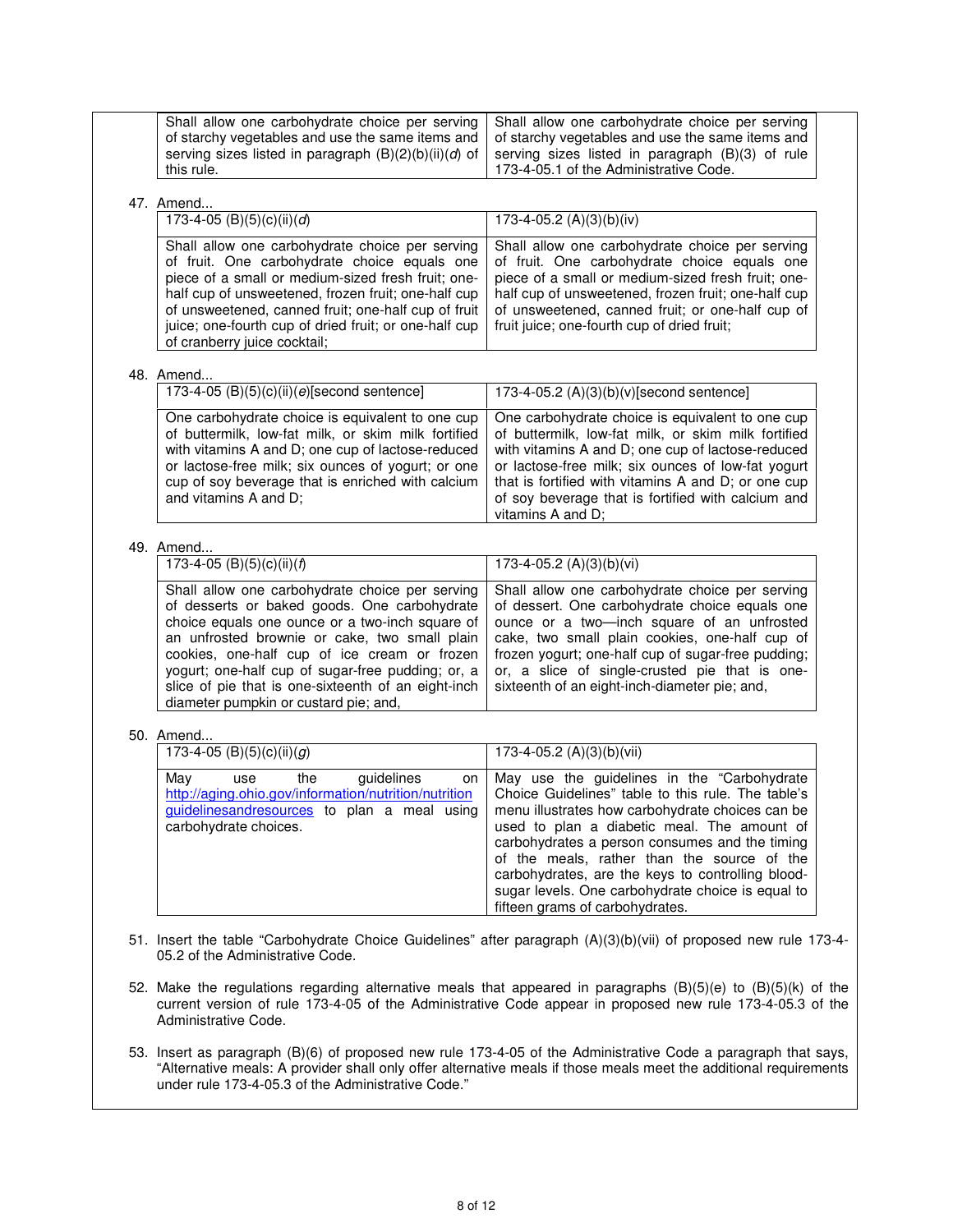| (e) Vegetarian meals:<br>The provider may provide any of the<br>(i)<br>following categories of vegetarian<br>diets:<br>(a) "Vegan<br>diet"<br>(i.e.,<br>"total<br>vegetarian diet") means a diet<br>of only foods derived from plans<br>fruits,<br>(e.g.,<br>vegetables,<br>(dried<br>legumes<br>beans<br>and<br>peas), grains, seeds, and nuts).<br>(b) "Lacto-vegetarian diet" means a<br>diet of only foods derived from<br>plants and also cheese and<br>other dairy products.<br>(c) "Ovo-lacto-vegetarian<br>diet"<br>means a diet of only plant<br>foods, cheese and other dairy<br>products, and eggs.<br>(d) "Semi-vegetarian diet" means a<br>diet that does not include red<br>meat, but includes chicken, fish,<br>plant foods, dairy products, and<br>eggs.<br>(ii)<br>The provider may only provide a<br>vegetarian meal if the meal has the<br>same nutrient content of a regular<br>meal or follows the meal pattern for<br>a regular meal as closely as<br>possible.<br>(g) Ethnic or religious meals:<br>The provider may provide an ethnic or<br>(i)<br>religious meal to meet the particular<br>dietary needs arising from religious<br>requirements, cultural backgrounds,<br>or ethnic backgrounds.<br>(ii) The provider shall only provide an ethnic<br>or religious meal if the meal has the<br>same nutrient content of a regular<br>meal or follows the meal pattern for<br>a regular meal unless restricted by<br>religious requirements or ethnic<br>background. |
|----------------------------------------------------------------------------------------------------------------------------------------------------------------------------------------------------------------------------------------------------------------------------------------------------------------------------------------------------------------------------------------------------------------------------------------------------------------------------------------------------------------------------------------------------------------------------------------------------------------------------------------------------------------------------------------------------------------------------------------------------------------------------------------------------------------------------------------------------------------------------------------------------------------------------------------------------------------------------------------------------------------------------------------------------------------------------------------------------------------------------------------------------------------------------------------------------------------------------------------------------------------------------------------------------------------------------------------------------------------------------------------------------------------------------------------------------------------------------------------------|

# 55. Amend.

| ,,,,,,,,,,,,<br>173-4-05 (B)(5)(f)     | 173-4-05.3 (C)                                                 |
|----------------------------------------|----------------------------------------------------------------|
| Salad bar or soup and salad bar meals: | Salad bar or soup and salad bar meal (self-<br>directed care): |

| 173-4-05 (B)(5)(f)(ii) | 173-4-05.3 (C)(2)                                                                                                                                                                                                                                                                                                                                                                                      |
|------------------------|--------------------------------------------------------------------------------------------------------------------------------------------------------------------------------------------------------------------------------------------------------------------------------------------------------------------------------------------------------------------------------------------------------|
|                        | A salad bar served as a meal accompaniment   A salad bar served as a meal accompaniment<br>shall offer at least three raw vegetables, one of shall offer at least three raw vegetables, one of<br>which is deep green or orange; two fruits; two which is deep green, red, or orange; two fruits;<br>salad dressings, one of which is low fat; one I two salad dressings, one of which is low-fat; one |
|                        | mixed salad that contains fruits or vegetables like   mixed salad that contains fruits or vegetables like                                                                                                                                                                                                                                                                                              |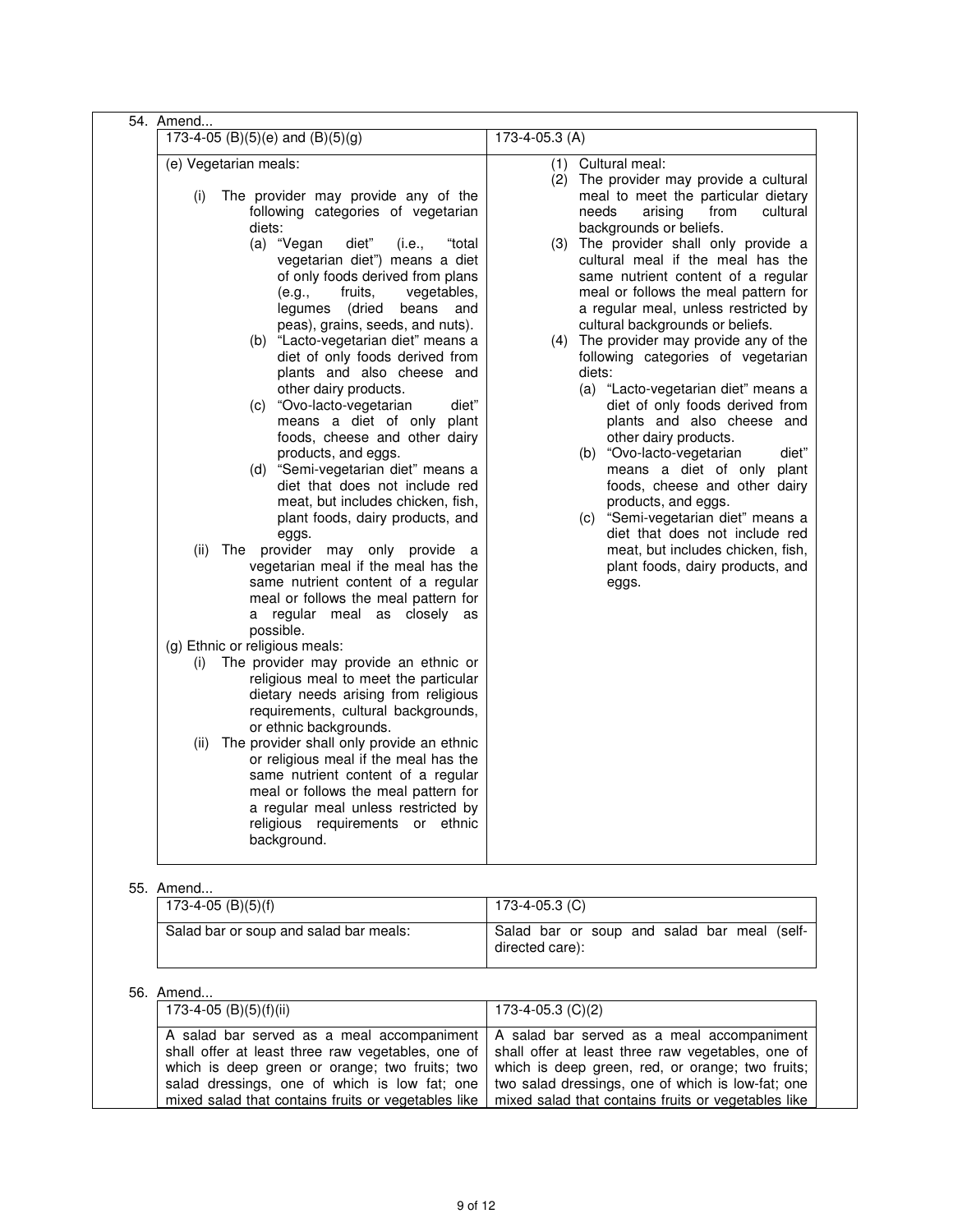| coleslaw, waldorf salad, etc. This counts as two<br>servings of fruits or vegetables.                                                                                                                                                                                                                                                                                                      | coleslaw, waldorf salad, etc. This counts as two<br>servings of fruits or vegetables.                                                                                                                                                                                                                                                                                                                    |  |
|--------------------------------------------------------------------------------------------------------------------------------------------------------------------------------------------------------------------------------------------------------------------------------------------------------------------------------------------------------------------------------------------|----------------------------------------------------------------------------------------------------------------------------------------------------------------------------------------------------------------------------------------------------------------------------------------------------------------------------------------------------------------------------------------------------------|--|
|                                                                                                                                                                                                                                                                                                                                                                                            | [Note: The Legislative Service Commission's rule<br>drafting manual prevents ODA from capitalizing<br>the "w" in "waldorf."]                                                                                                                                                                                                                                                                             |  |
| 57. Amend                                                                                                                                                                                                                                                                                                                                                                                  |                                                                                                                                                                                                                                                                                                                                                                                                          |  |
| 173-4-05 (B)(5)(f)(iii)                                                                                                                                                                                                                                                                                                                                                                    | 173-4-05.3 (C)(3)                                                                                                                                                                                                                                                                                                                                                                                        |  |
| A salad bar served as a meal replacement shall<br>offer four raw vegetables, one of which is deep<br>green or orange; two fruits; two meats or meat<br>substitutes; a calcium source equivalent to eight<br>ounces of milk per serving; two salad dressings;<br>and two servings from the bread group; and one<br>dessert. This counts as a full meal if all menu<br>requirements are met. | A salad bar served as a meal replacement shall<br>offer four raw vegetables, one of which is deep<br>green, red, or orange; two fruits; two meats or<br>meat substitutes; a calcium source equivalent to<br>eight ounces of milk per serving; two salad<br>dressings; and two servings from the bread group;<br>and an optional dessert. This counts as a full meal<br>if all menu requirements are met. |  |
|                                                                                                                                                                                                                                                                                                                                                                                            | [After considering comments submitted during the<br>public-comment period, ODA revised<br>this<br>paragraph before filing the proposed new rule with<br>JCARR.1                                                                                                                                                                                                                                          |  |
| 58. Amend                                                                                                                                                                                                                                                                                                                                                                                  |                                                                                                                                                                                                                                                                                                                                                                                                          |  |
| 173-4-05 (B)(5)(f)(iv)                                                                                                                                                                                                                                                                                                                                                                     | 173-4-05.3 (C)(4)                                                                                                                                                                                                                                                                                                                                                                                        |  |
| A soup and salad bar served as a meal<br>replacement shall meet the criteria under<br>paragraph (B)(5)(f)(iii) of this rule and contain one<br>soup that is a lower-sodium and lower-fat soup.                                                                                                                                                                                             | A soup and salad bar served as a meal<br>replacement shall meet the criteria under<br>paragraph (C)(3) of this rule and contain one soup<br>that is a lower-sodium and lower-fat soup.                                                                                                                                                                                                                   |  |
| 59. Amend                                                                                                                                                                                                                                                                                                                                                                                  |                                                                                                                                                                                                                                                                                                                                                                                                          |  |
| 173-4-05 $(B)(5)(f)(v)$                                                                                                                                                                                                                                                                                                                                                                    | 173-4-05.3 (C)(5)                                                                                                                                                                                                                                                                                                                                                                                        |  |
| The provider shall obtain the approval of a LD<br>before serving a salad bar or soup and salad bar<br>meal.                                                                                                                                                                                                                                                                                | The provider shall document that it provided food<br>safety and sanitation training before serving a<br>salad bar or soup and salad bar meal.                                                                                                                                                                                                                                                            |  |
|                                                                                                                                                                                                                                                                                                                                                                                            | [After considering comments submitted during the<br>public-comment period, ODA revised this<br>paragraph before filing the proposed new rule with<br>JCARR.]                                                                                                                                                                                                                                             |  |
| the Administrative Code.                                                                                                                                                                                                                                                                                                                                                                   | 60. The regulations concerning medical food and food for special dietary use that appeared in paragraph (B)(6) of<br>the current version of rule 173-4-05 of the Administrative Code now appear in proposed new rule 173-4-05.4 of                                                                                                                                                                       |  |
| the food meets the additional requirements under rule 173-4-05.4 of the Administrative Code."                                                                                                                                                                                                                                                                                              | 61. Insert a new paragraph (B)(7) into proposed new rule 173-4-05 of the Administrative Code that says, "Medical<br>food and food for special dietary use: A provider shall only offer medical food or food for special dietary use if                                                                                                                                                                   |  |
| 62. Amend<br>$173-4-05$ (B)(6)(a)(i)                                                                                                                                                                                                                                                                                                                                                       | $173-4-05.4(A)(1)$                                                                                                                                                                                                                                                                                                                                                                                       |  |
|                                                                                                                                                                                                                                                                                                                                                                                            |                                                                                                                                                                                                                                                                                                                                                                                                          |  |
| The AAA shall determine the need, feasibility, and<br>cost-effectiveness of establishing a service for<br>implementing medical food by using<br>the<br>knowledge and expertise of a LD.                                                                                                                                                                                                    | The AAA shall determine the need, feasibility, and<br>cost-effectiveness of establishing a service for<br>implementing medical food<br>by<br>using<br>the<br>knowledge a LD.                                                                                                                                                                                                                             |  |
|                                                                                                                                                                                                                                                                                                                                                                                            |                                                                                                                                                                                                                                                                                                                                                                                                          |  |
| 63. Amend<br>173-4-05 (B)(7)[first sentence]                                                                                                                                                                                                                                                                                                                                               | 173-4-05 (B)(8)[first sentence]                                                                                                                                                                                                                                                                                                                                                                          |  |
|                                                                                                                                                                                                                                                                                                                                                                                            |                                                                                                                                                                                                                                                                                                                                                                                                          |  |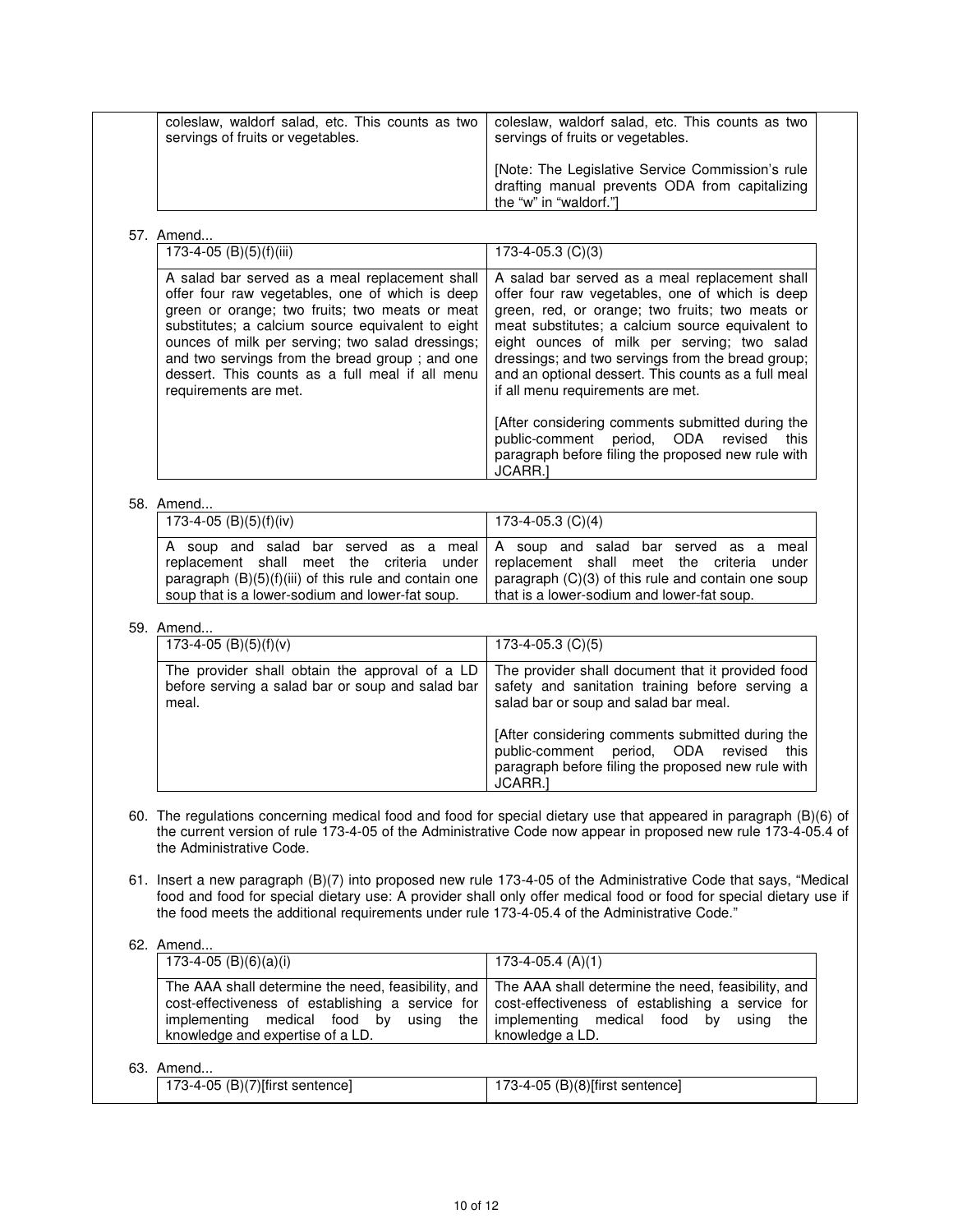|                                                      | Dietary supplements: The AAA shall not allow<br>Dietary supplements: The AAA shall not allow<br>dietary supplements nor reimburse a provider for<br>dietary supplements nor reimburse a provider for<br>them unless they qualify as medical food or food<br>them unless they qualify as medical food or food<br>for special dietary use under rule 173-4-05.4 of<br>for special dietary use under paragraph (B)(6) of<br>the Administrative Code.<br>this rule.<br>64. Insert "173.01" into the statutory authority section for each of the new rules because section 173.01 of the<br>Revised Code also gives ODA authority to adopt each rule.                                                                                                                                    |  |  |  |  |
|------------------------------------------------------|-------------------------------------------------------------------------------------------------------------------------------------------------------------------------------------------------------------------------------------------------------------------------------------------------------------------------------------------------------------------------------------------------------------------------------------------------------------------------------------------------------------------------------------------------------------------------------------------------------------------------------------------------------------------------------------------------------------------------------------------------------------------------------------|--|--|--|--|
| 173-4-07 Nutrition education service.                |                                                                                                                                                                                                                                                                                                                                                                                                                                                                                                                                                                                                                                                                                                                                                                                     |  |  |  |  |
| Specifically, ODA is proposing to amend the rule to: |                                                                                                                                                                                                                                                                                                                                                                                                                                                                                                                                                                                                                                                                                                                                                                                     |  |  |  |  |
|                                                      | 1. Insert "or AAA" after each occurrence of "provider" in the rule (except in paragraph (B)(2)(c) of the rule)<br>because area agencies on aging often provide the nutrition education service instead of engaging in a<br>competitive-bidding process to find area businesses to provide the service. [ODA added this change after<br>considering comments from ODA's public-comment period.]                                                                                                                                                                                                                                                                                                                                                                                      |  |  |  |  |
| 2.                                                   | Insert "food safety" in between "physical activity" and "or disease prevention" in paragraph (A) of the rule.                                                                                                                                                                                                                                                                                                                                                                                                                                                                                                                                                                                                                                                                       |  |  |  |  |
| 3.                                                   | Add, after "Minimum requirements for a nutrition education service" in paragraph (B) of the rule, "in addition<br>to the mandatory clauses under rule 173-3-06 of the Administrative Code."                                                                                                                                                                                                                                                                                                                                                                                                                                                                                                                                                                                         |  |  |  |  |
| 4.                                                   | Replace paragraph (B)(1)(a) of the rule, which said, "Education materials: The provider may only provide<br>the service if the provider maintains documentation that the AAA's LD determines that the educational<br>materials that the provider plans to distribute." The proposed amended language says, "Education<br>materials: The provider may only provide the service if the provider retains a record to show that the AAA's<br>LD determined that the educational materials that the provider plans to distribute:" In doing so, ODA is<br>replacing the "document maintenance" language with the more conventional "records retention" language.                                                                                                                         |  |  |  |  |
| 5.                                                   | Replace "maintain records" in paragraph $(B)(1)(b)$ of the rule with "retain records," thereby replacing the<br>"document maintenance" language with the more conventional "records retention" language.                                                                                                                                                                                                                                                                                                                                                                                                                                                                                                                                                                            |  |  |  |  |
| 6.                                                   | Add to the end of paragraph $(B)(1)(c)$ of the rule: "one of the following."                                                                                                                                                                                                                                                                                                                                                                                                                                                                                                                                                                                                                                                                                                        |  |  |  |  |
| 7.                                                   | Insert two sub-paragraphs to paragraph $(B)(1)(c)(i)$ of the rule, as follows: (a) Every even-numbered year,<br>the provider shall offer one of the nutrition-education sessions on the topic of food safety as referenced in<br>the "Dietary Guidelines for Americans." (b) Every odd-numbered year, the provider shall offer one of the<br>nutrition-education sessions on the topic of the relationship between physical activity and healthy weight as<br>referenced in the 'Dietary Guidelines for Americans.""                                                                                                                                                                                                                                                                |  |  |  |  |
|                                                      | Replace paragraph (B)(2)(b) of the rule, which says "Records: For each service performed, the provider<br>shall document each consumer's name (e.g., attendance sheet); service date and duration of service,<br>service topic; service units; instructor's name; and instructor's signature." The new language says,<br>"Records: For each service performed, the provider shall record each consumer's name (e.g., attendance<br>sheet); the service date and duration of service; the educational topic; the service units; the instructor's<br>name; and the instructor's signature."                                                                                                                                                                                           |  |  |  |  |
| 9.                                                   | Replace paragraph (B)(3) of the rule, which says, "Home-delivered nutrition programs and restaurant and<br>grocery meal services: For each service provided, the provider shall document the number of consumers<br>who received the educational materials, service date, topic of the materials, and the provider's signature."<br>The proposed new language says, "Home-delivered nutrition programs and restaurant and grocery<br>services: For each service a provider provides through a home-delivered nutrition program or restaurant<br>and grocery meal service, the provider shall retain a record to show the number of consumers who<br>received the educational materials, the service date, the topic of the educational materials, and the<br>provider's signature." |  |  |  |  |
|                                                      |                                                                                                                                                                                                                                                                                                                                                                                                                                                                                                                                                                                                                                                                                                                                                                                     |  |  |  |  |

10. Insert "173.01" into the statutory authority section of the rule because section 173.01 of the Revised Code also gives ODA authority to adopt the rule.